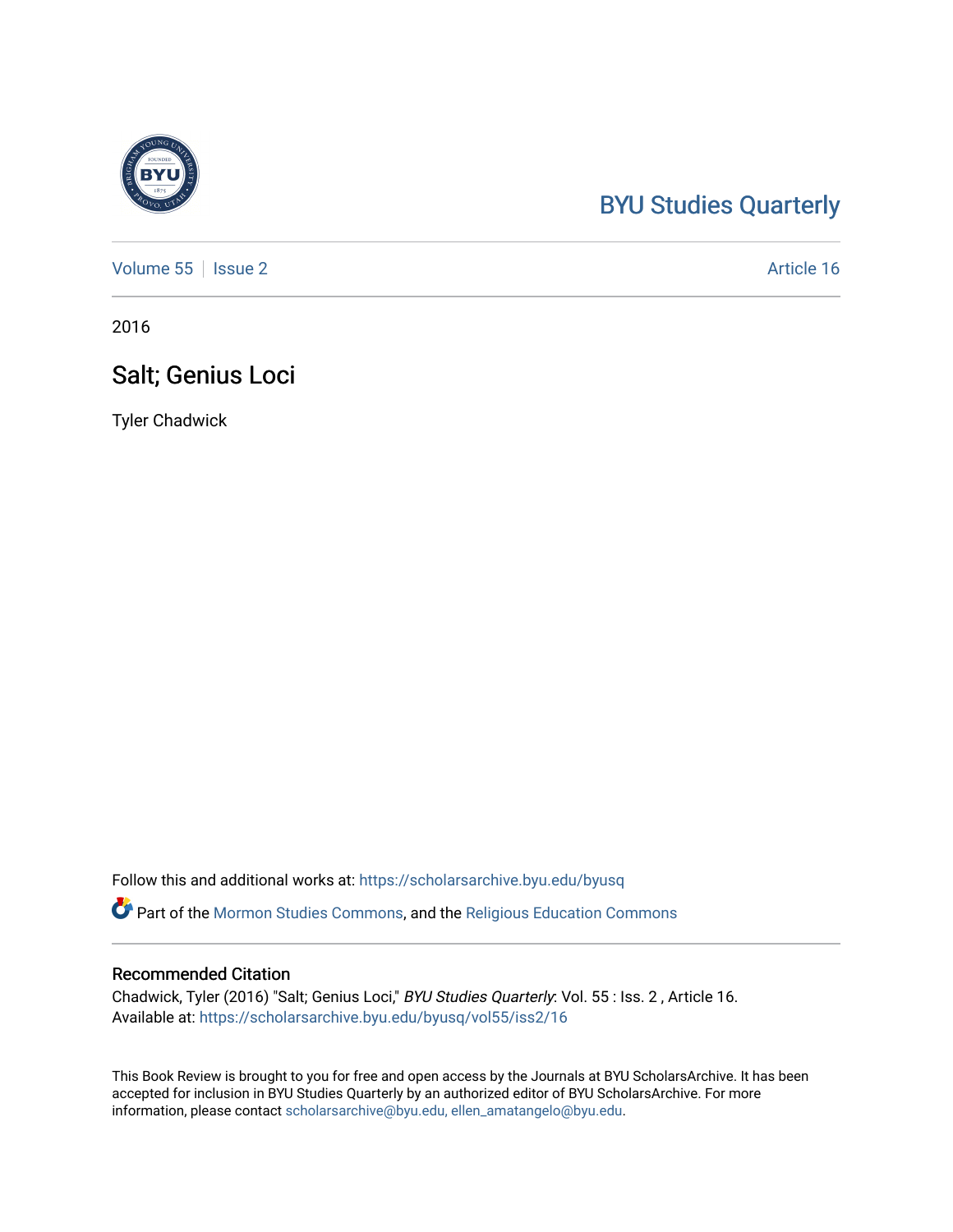Susan Elizabeth Howe. *Salt.* Salt Lake City: Signature Books, 2013.

Lance Larsen. *Genius Loci.* Tampa, Fla.: University of Tampa Press, 2013.

*Reviewed by Tyler Chadwick*

Seeing [the earth as it is] requires something more than merely historical or aesthetic lenses. It requires the poet's  $eye<sup>1</sup>$  -George Handley

 $\sum_{\text{with a variation on the theme. The man's name is Bob. The woman is a given value of the original data.}$ remains nameless. Eve (I'll call her) wrestles with the snake, "Lucy, / short for Lucifer," the couple's "pet python," whom they allow to "slither about [their] bedroom." This isn't the smartest idea, something Eve realizes the night she wakes because Lucy has "wrapped around [her]" like a snake would around live meat. Which the woman is, of course—at least to a hungry snake. Sensing the struggle beside him, Bob wakes and grabs his "Swiss army knife" to take care of the snake; but instead he gets "enmeshed" in the wrestling match, though not so much that he can't grab the phone and call for help.

And that's where Susan Elizabeth Howe's allegorical poem, "Python Killed to Save Woman," leaves our archetypal trio: the serpent trying to wring breath from the couple, the couple struggling for air in Lucifer's tightening squeeze, Bob begging for help, Eve wondering "whose death" will come first  $(3-4)$ . Little matter, though, because in the end—of the poem as of life—death gets the last word (until Christ speaks up, that is).

Death: the heritage of a temporal world, the proper end of the system's decomposition. This end is where Howe, a poet and playwright

<sup>1.</sup> In his original statement from *Home Waters: A Year of Recompenses on the Provo River* (Salt Lake City: University of Utah Press [2010], location 2489), Handley refers specifically to "a river." I've expanded his claim to include the earth in general. My alteration of his text is, I think, in keeping with his intention in *Home Waters* to encourage people to attend more closely and carefully to the earth and its processes.

*BYU Studies Quarterly 55, no. 2 (2016)* 195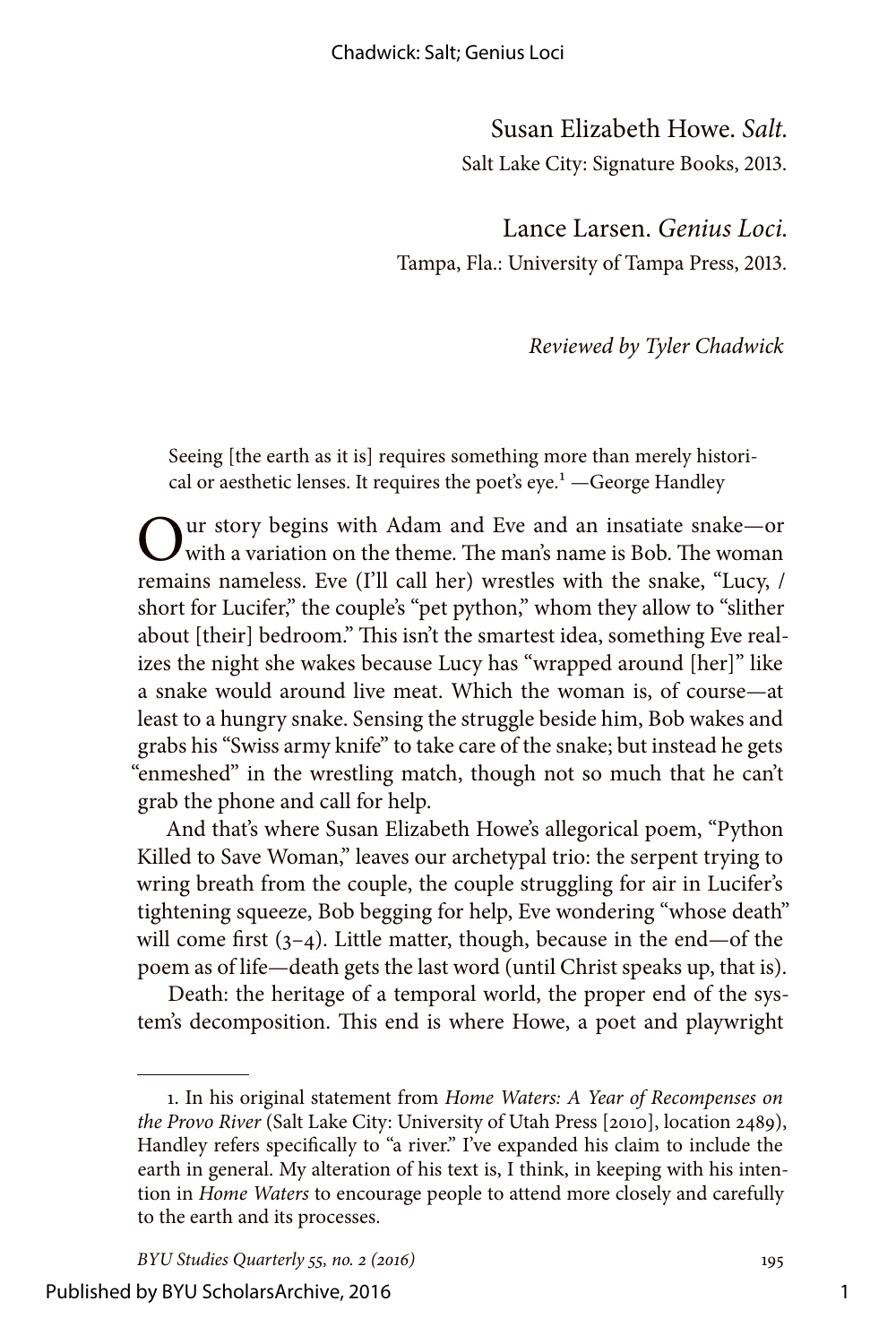who taught at Brigham Young University, begins her second poetry collection, which is titled simply *Salt*. By opening the collection with a story of life's end, Howe reminds readers of our mortal heritage and opens the way to explore the impact of death on life and language. *Salt*'s opening poem, then, is a *memento mori* in a poetry collection that positions itself as a preservative. Salt is, after all, essential to animal life. As such, it's valuable to have around. Hence Christ to his disciples: You are the "salt to the world" (Matt. 5:13)—meaning, your presence here should preserve and thus extend the principles of life to the world and its inhabitants. Hence Paul to early Christians: Let your speech be always with grace, "seasoned with salt" (Col. 4:6)—meaning, let your language tend toward sustaining the principles of life. Hence a claim of Howe's collection: "Here are some words," she says, "dear to me as salt. May they preserve you as they have preserved me."

That Howe sees language as a preservative element that can help language-makers sustain and redeem their experiences and relationships (with each other and with the places they inhabit) is clear from the poems collected in *Salt*. Many of them revisit the poet's past, seeking to re-create memory's sweeping vistas as well as its most intimate quarters: the moments of encounter she's had with people and places (big and small) that ground her identity and orient her toward the present. Some people and places have played a more vital role in this process than others, as illustrated by their appearance in multiple poems. Howe's female forebears, for instance, have a notable presence, as do her nieces and nephews; and she sets several poems during time spent abroad, visiting Ireland, England, Mexico. But the place and the person that exert the greatest influence on her language are (respectively) Utah and her husband, Cless, to whom *Salt* is dedicated.

The claims Cless makes on the poet's being are clear in *Salt*. He appears by name in five of the book's poems and is referred to as "my husband" in several others. His influence also frames the entire collection. Howe ends the preface, for instance, by giving special thanks to him, who, she says, "shares everything" (xvii). I take this to mean that he is a generous being, but also that he shares with his wife everything that makes *poiesis—*the process of making—worthwhile to her, especially its function as salt to the world. She confesses that he contributes such a sustaining presence to her life and language; her opening inscription reads, "For Cless, who is dear to me as salt." She reiterates this statement as the title of the collection's closing poem, "Dear to Me as Salt." In the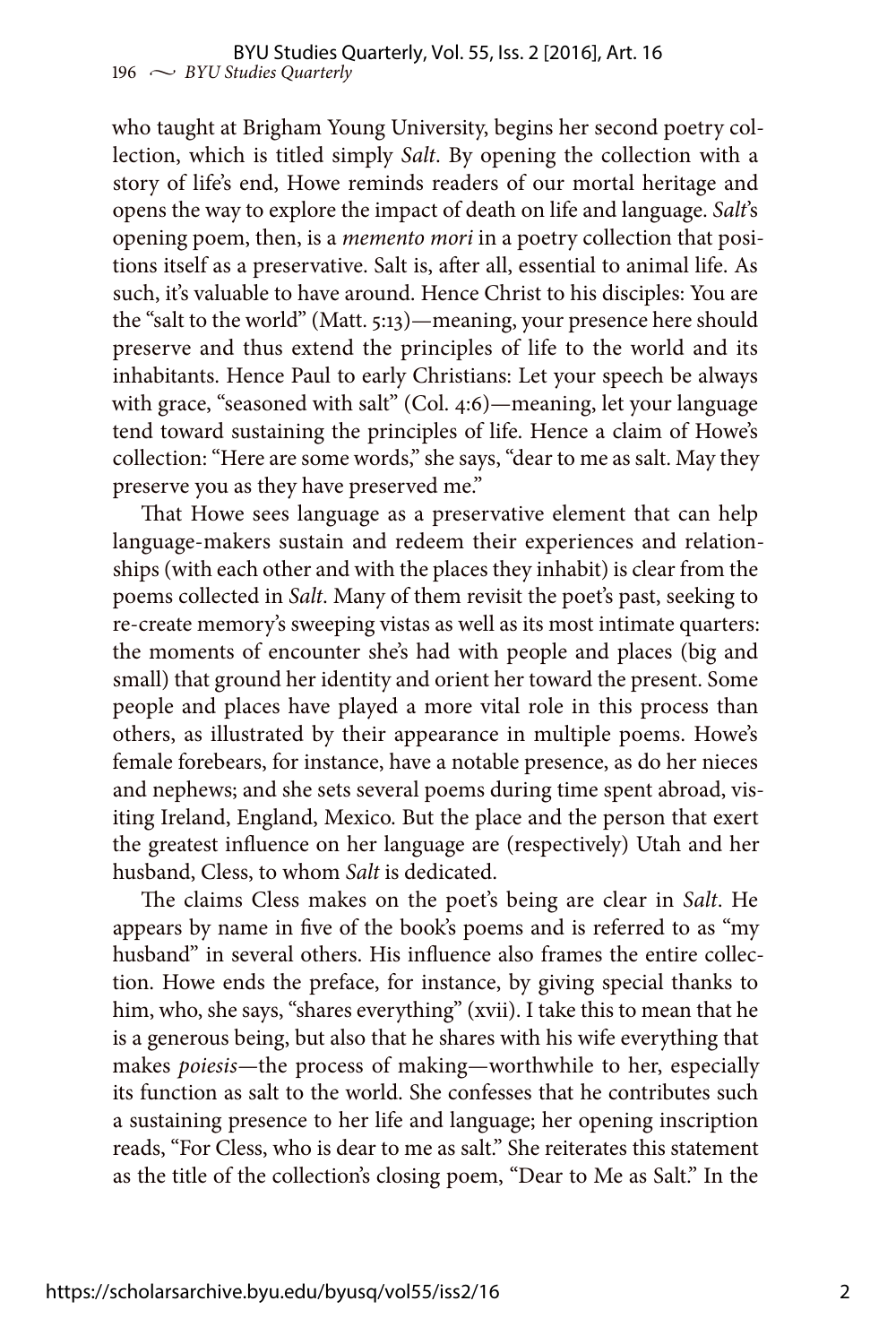poem, she catalogues her associations with salt, using its "chemical bond" as an analog for the relationships that bind her to the earth and its creatures. Foremost among these dearly valued bonds is the one she shares with Cless, with whom she labors to till ground and with whom she moves across the earth and through life. The last half of the poem points to the way salt has sustained that relationship, both literally in the sweat and blood stirred by the body at work and metaphorically as desire:

Sweat I want to lick from the base of your neck. Kisses. Taste of my own blood. Desire we float in, the great salt lake whose water stings and lashes life to death to life. (107)

This last sentence also points to how deeply connected Howe feels to Utah, something she admits in her preface when she says, "The very geography of this place has shaped me" (x). This connection is evident throughout *Salt,* beginning with the black-and-white image chosen to dress the book's salt-white cover. Designed by illustrator Ron Stucki, the image reads like a typical Northern Utah mountainscape filled with snow-capped peaks, but with the vital addition of a partial, undraped figure of a woman reclining across the foreground. The image is cropped and positioned so that the woman's body discreetly mirrors the landscape.

Or rather: her body *becomes* the landscape.

Howe explores the inseparable union between flesh and earth in her poem, "My True Country," which begins "How I belong in the red desert." In the lines that follow, she shows how entangled she is in the geography she inhabits by entangling descriptions of desert flora with descriptions of her body:

morning hair like spiny Brigham tea, evening hair

like the straw of rice grass,

veins in my wrists the blue-green of a buffalo berry bush.

As juniper twists and survives,

one breast hangs lower and my hip protrudes, my left eyebrow rises,

its question answered by my right. (92)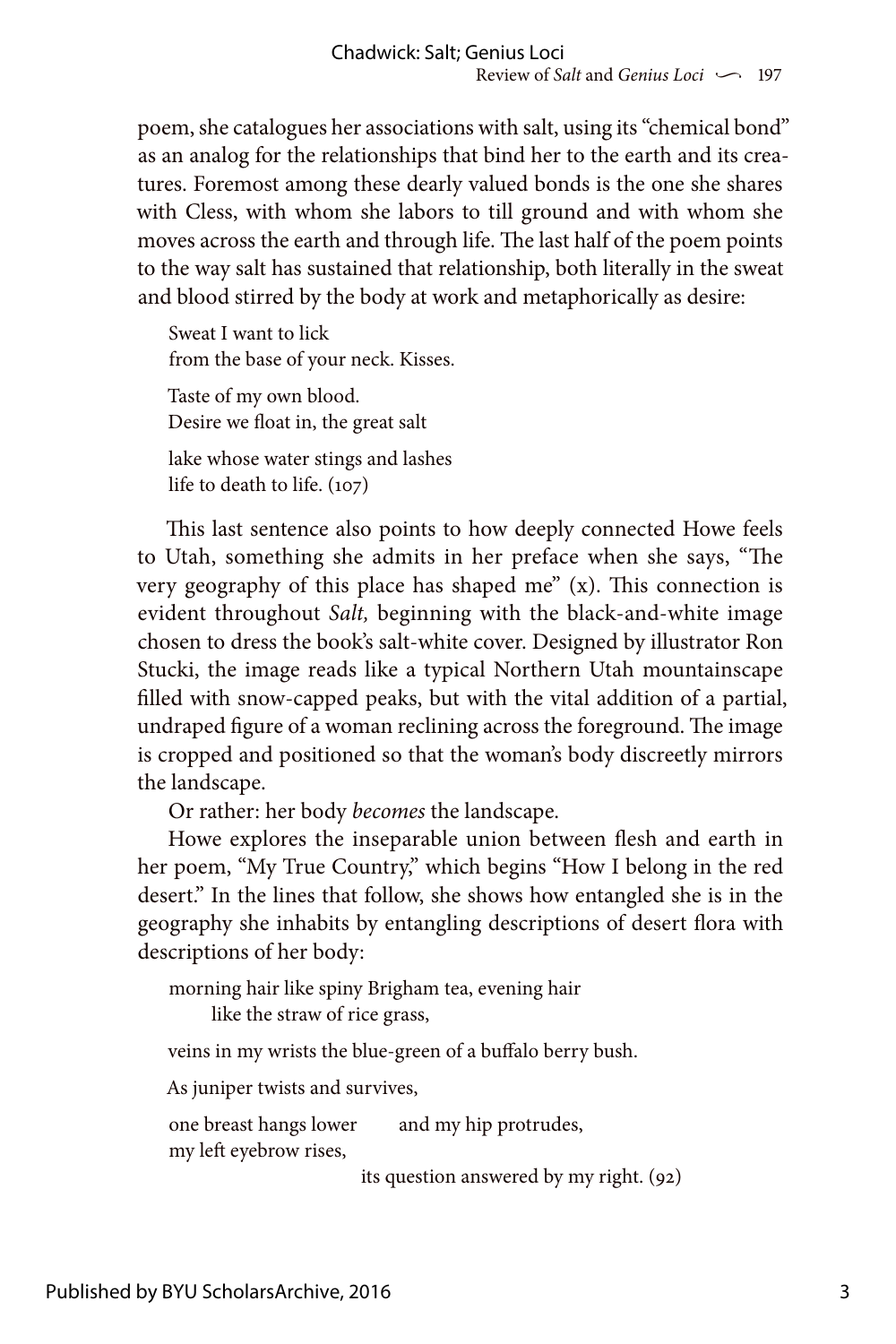Nine pages before this, Howe shows how all of us are entangled. She does so in a poem that celebrates religious rituals as things that bring humans together in shared pursuit of the sacred even as these acts of worship—which require our bodily presence and physical touch ground us in the realities of life in this world. Having gathered with family and friends to witness the Mormon ritual by which an infant is given a name and a blessing, the poet watches the child get passed from Dad to Mom "just as [the baby] dirties her diaper." The emergence of something so earthy during a sacred religious service reminds the poet that this child—like everyone else—"belongs to this soiled earth" (83). The earth is ours, God tells us, and will sustain and preserve us so long as we sustain and preserve it. As Howe illustrates with *Salt*, this stewardship to be salt to the world includes using language to flesh out and to cultivate our species' inherent connection to, dependence on, and responsibility for the earth.

Mormon theology demands that in all we do—language-making included—we attend closely to the environments we inhabit. "Consider the lilies of the field," Christ said in the Sermon on the Mount, then again in his sermon at the Nephite temple and to Joseph Smith in Kirtland.<sup>2</sup> His utterance, reiterated across dispensations, calls his disciples to rely on his grace as they seek to build Zion: "You're worried about where you'll get your next meal?" he seems to ask. "How you'll quench your thirst and clothe your nakedness? Well, look closely at the lilies. See how their relationship with the earth sustains their growth? They root in rich soil. They withhold their presence and their beauty from no one. They consume only as their needs demand and what they produce contributes—even in death—to the health and constant renewal of their environment, to which the species readily adapts. Can human institutions, which are prone to excess, say the same of themselves?

"Live, rather, like the lilies."

Howe, it seems, has taken this imperative to heart (though perhaps not directly via Christ's statement), using her *poiesis* as a way to sustain the world and to draw out her presence—as well as her readers' presence—therein. Poet and professor Lance Larsen, who (like Howe) teaches at BYU, seems to have responded likewise, although the places he inhabits in his fourth poetry collection, *Genius Loci,* are more directly mobile than those Howe inhabits in *Salt*. *Salt*'s geographies and the people and creatures who populate them are essentially in motion. But a

<sup>2.</sup> See Matthew 6:28, 3 Nephi 13:28, and Doctrine and Covenants 84:82.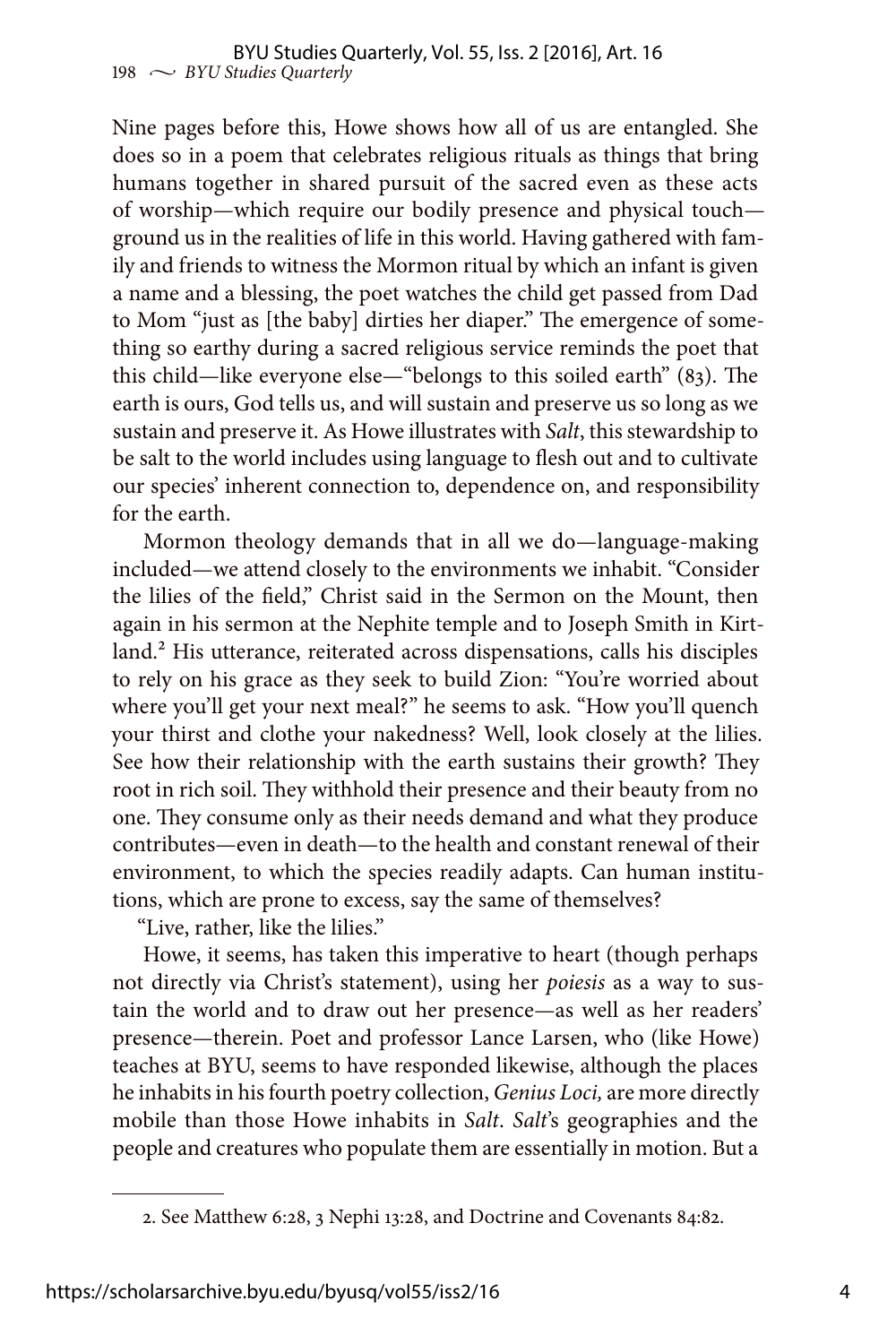persistent concern in *Genius Loci* is what it means to live in a world that doesn't hold still—scratch that: not just *to live* in a world that doesn't hold still, but *to be fully present* in that world.

The book foregrounds the postindustrial world's lack of stillness in its movement among places and images and its repeated references to public transportation. In a conversation I recently had with a colleague regarding *Genius Loci,* she mentioned that the collection's movement among so many places and things made it feel like it had ADHD—like the poet couldn't sit still long enough to settle on a unifying theme or focus. The poems jump between past and present; the subject matter moves from trout fishing to big city living to life in the suburbs, from interactions between parent and child, between lovers, or among strangers; and the imagery points to something beyond this world even as it remains deeply rooted in life on Earth. Ultimately, even though the collection's subject matter may seem unwieldy because its poems range widely, the poet's main concern is with experiencing the earth more deeply and invoking that experience for others.

Larsen draws readers into this poetic re-vision of the world from the first lines of "Chancellor of Shadows," which is the collection's first poem: "Horses are praying the old fashioned way, trotting / a fenced field at twilight under a towel of moon" (1). Calling upon the grace and power of equine movement, this invocation does at least two things:

First, it pairs movement and prayer and suggests that the body in motion is a primitive mode of communion—by which I mean that, on an evolutionary timescale, physical movement would precede the languagemaking ritual we call prayer as a way of articulating desire, reaching beyond the self, and connecting with others and the world. Larsen's horses represent this primal sense of kinship: the acknowledgement that a place's inhabitants are inherently interdependent and that by accepting each other's presence and moving through the world together, those inhabitants can have a dramatic influence on each other, on observers, and on their environment. This influence is manifest, in one sense, as the horses trot through their pasture, running for no apparent reason other than their mutual response to the species' instinct to run together, and, in another sense, as their movement through the field moves the poet to make language that honors their shared presence in the world and that recognizes and is influenced by the grace revealed in animal consciousness.

Second, recognizing what animals can teach about shared movement as communion and grace, the poet uses the invocation to call readers to consider the presence of other beings and creatures in their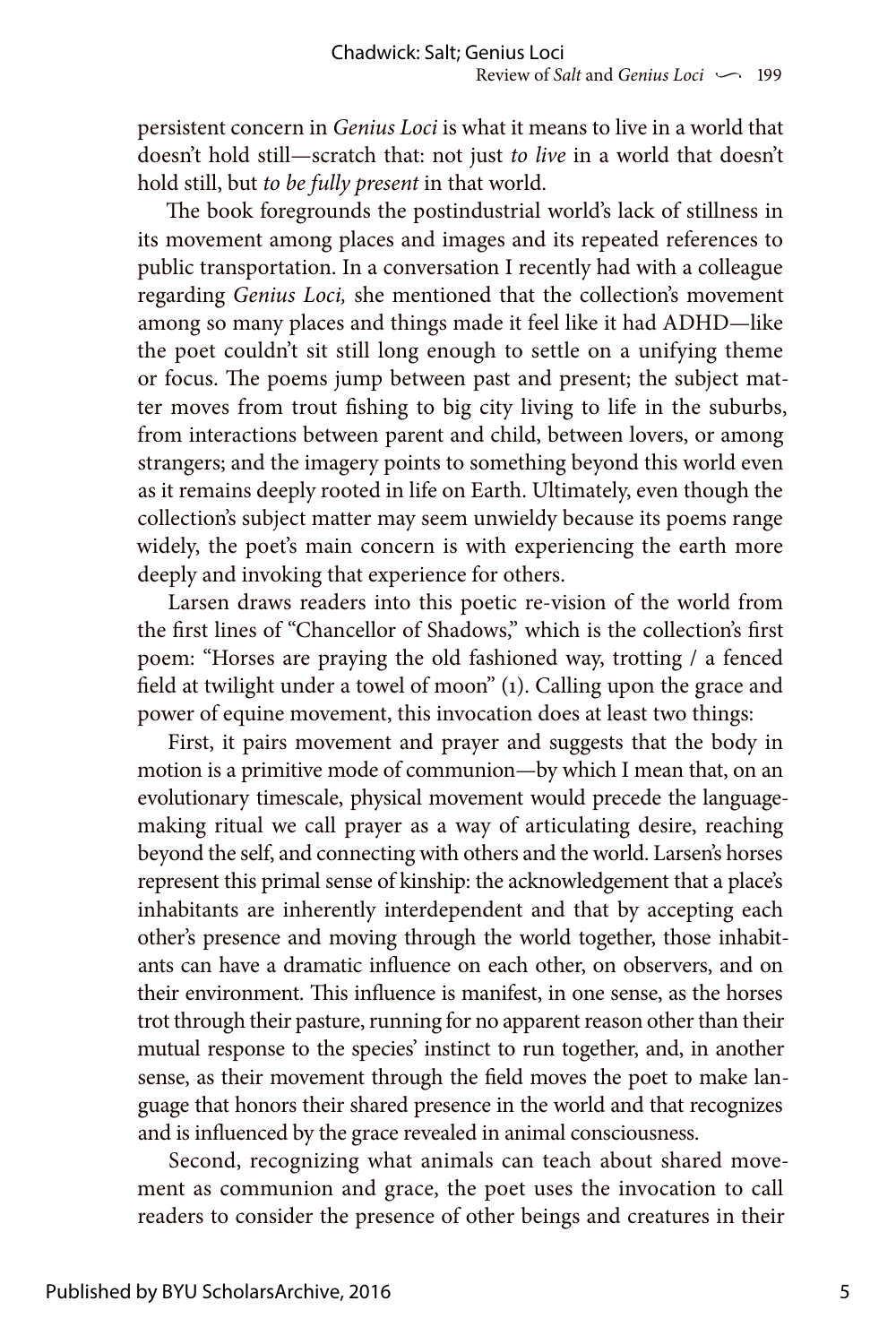own lives. He does this from the poem's first lines, where the mixture of poetic feet mimics the horses' movements through the field. As I read it, line one consists of two dactyls (a stressed syllable followed by two unstressed syllables), a third epitrite (two stressed syllables followed by an unstressed then a stressed syllable), and a trochee (an unstressed then stressed syllable); and the second line consists of two bacchii (an unstressed syllable followed by two stressed syllables), a dactyl, and a choriamb (a stressed syllable followed by two unstressed syllables then another stressed). This complex rhythm structure moves the language beyond everyday speech and taps into the varied rhythms of life on Earth, a process that—as happens with poetic language in general seeks to draw readers beyond everyday concerns and to (re)connect them with the world at their feet.

So connected, we become more aware of who and what we share places with and how our interdependence shapes those places and the ways we inhabit them. Hence the reason Larsen "keep[s] putting animals in [his] poems"—or so he claims in the collection's second entry: "I open windows to catch a glimpse of *grace* / on the horizon," he says,

and in they sneak, coyotes and crows, pikas and the scholarly vole, dragging scoured skies I can see myself in. Much cheaper than booking a flight to the Galápagos. And they teach me.

Badgers rarely invent stories to make them sad about their bodies. And the wrinkliest of Shar Pei never dreams of ironing its face. My happiness is like a flock of sparrows that scatters when a bus drives by, then re-strings itself two blocks away,

a necklace of chirps festooning a caved-in barn. (2)

By comparing his well-being to a flock of sparrows that disbands at the noise of a passing bus then reconnects down the road, he reiterates the idea that shared movement through a place is an act of communion—of coming and being together—and an expression of grace. Just as the necklace of birds embellishes the neighborhood, our attempts to move, to commune, to connect, to be fully present with others enhance our experience of the places we occupy together.

The collection's opening poems establish its preoccupation with movement, which further manifests in the repeated references to vehicles. In "Man in a Suit, Twelve Crickets in His Pocket," for instance, the poet occupies a car with a dozen feeder crickets chirring in his coat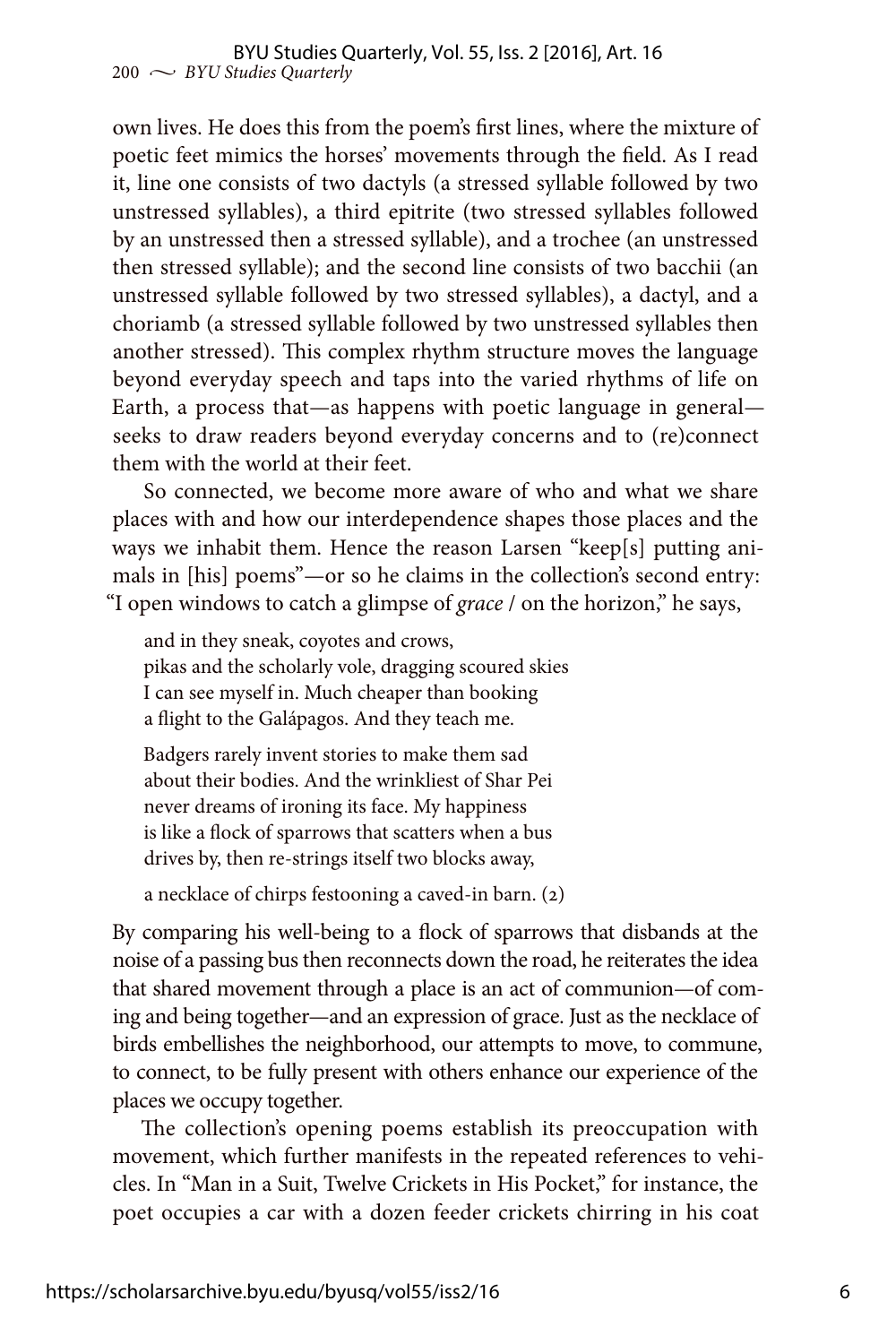pocket. Because, by his own admission, he's "a man who hates to make an extra trip," he picked up the insects on his way to a "wedding reception" and stuffed them in his pocket so they wouldn't freeze in the cold car while he made his way through the reception. Vulnerable to the influence of other beings and creatures on himself and his perception of his surroundings, driving home after the event he wills the crickets' "dark voices to sing away the dark" as he listens "for his name" in their chorus "and the electric hush that follows" (24–25).

The "electric hush" of modern modes of transportation plays backup to many poems in the collection, including the six that refer to buses. The most prominent of these, "Elegy, with City Bus and Blue-haired Girl," places an undisclosed number of passengers and a driver at a bus stop where, from their seats, they watch a confrontation unfold just outside the door between the eponymous girl and "a boy with a shaved head." Made voyeurs by the rising tension in the young lovers' dispute, the onlookers are content to watch and wait for the quarrel to pass until the spat rises to violence, that is, she shoulder-butting him and he shoving her. Forced from complacence by the increased threat to the girl's well-being, the observers spring to action: as the poet says, the act "made three of us stand up, / and two of us / reach for our cells"; and it compelled the bus driver to reach out with language:

 "Miss, do you need some help? Hey, Miss." The driver punctuated his offer with tenderness: he knelt the bus. Yes, knelt it. In a whoosh of hydraulics, that behemoth dinosaured to its knees. (8–11)

While the girl turns away from the safe place offered by the bus and runs "back the way she had come" with the boy close behind, the bus gives the people who occupy it the chance to share experience, to share breath. Larsen reiterates the theme in one of the book's many odes: "Ode to Breath":

 schlubs like me spend weekends learning to share you with a dying stranger on a bus. An intimacy resembling a kiss but closer to confession. (60)

To draw breath is life-giving movement. To share breath is an act of intimacy and communion: it's to move together, to make language